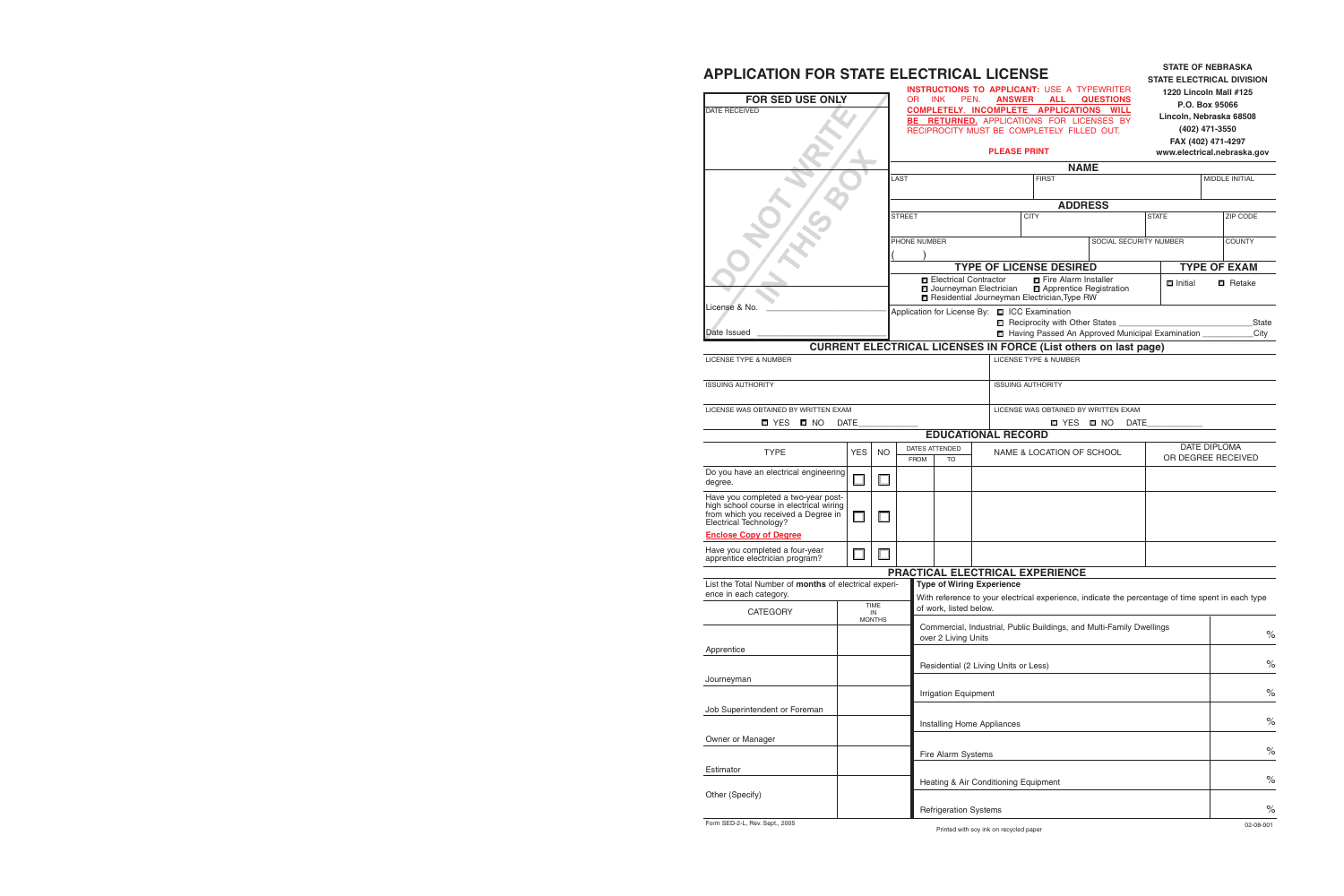## **The total work experience listed under "verifiable work experience" must equal or exceed experience requirements for the examinations requested.**

| FIRM NAME OF CURRENT EMPLOYER                                  |                  | <b>VERIFIABLE ELECTRICAL WORK EXPERIENCE</b> |
|----------------------------------------------------------------|------------------|----------------------------------------------|
|                                                                |                  |                                              |
| <b>ADDRESS</b>                                                 |                  |                                              |
| <b>CITY</b><br><b>STATE</b>                                    | ZIP              |                                              |
|                                                                |                  |                                              |
| DATE OF EMPLOYMENT                                             | <b>JOB TITLE</b> |                                              |
| TO:<br>FROM:                                                   |                  |                                              |
| EMPLOYER'S TELEPHONE NUMBER & AREA CODE                        |                  |                                              |
|                                                                |                  |                                              |
| FIRM NAME OF PREVIOUS EMPLOYER                                 |                  | <b>DUTIES</b>                                |
|                                                                |                  |                                              |
| <b>ADDRESS</b>                                                 |                  |                                              |
|                                                                |                  |                                              |
| <b>CITY</b><br><b>STATE</b>                                    | ZIP              |                                              |
| DATE OF EMPLOYMENT                                             | <b>JOB TITLE</b> |                                              |
| FROM:<br>TO:                                                   |                  |                                              |
| EMPLOYER'S TELEPHONE NUMBER & AREA CODE                        |                  |                                              |
|                                                                |                  |                                              |
| FIRM NAME OF PREVIOUS EMPLOYER                                 |                  | <b>DUTIES</b>                                |
|                                                                |                  |                                              |
| <b>ADDRESS</b>                                                 |                  |                                              |
|                                                                |                  |                                              |
| <b>CITY</b><br><b>STATE</b>                                    | ZIP              |                                              |
|                                                                |                  |                                              |
| DATE OF EMPLOYMENT                                             | <b>JOB TITLE</b> |                                              |
| <b>FROM:</b><br>TO:<br>EMPLOYER'S TELEPHONE NUMBER & AREA CODE |                  |                                              |
|                                                                |                  |                                              |
| FIRM NAME OF PREVIOUS EMPLOYER                                 |                  | <b>DUTIES</b>                                |
|                                                                |                  |                                              |
| <b>ADDRESS</b>                                                 |                  |                                              |
|                                                                |                  |                                              |
| <b>CITY</b><br><b>STATE</b>                                    | ZIP              |                                              |
|                                                                |                  |                                              |
| DATE OF EMPLOYMENT                                             | <b>JOB TITLE</b> |                                              |
| FROM:<br>TO:<br>EMPLOYER'S TELEPHONE NUMBER & AREA CODE        |                  |                                              |
|                                                                |                  |                                              |
| FIRM NAME OF PREVIOUS EMPLOYER                                 |                  | <b>DUTIES</b>                                |
|                                                                |                  |                                              |
| <b>ADDRESS</b>                                                 |                  |                                              |
|                                                                |                  |                                              |
| <b>CITY</b><br><b>STATE</b>                                    | ZIP              |                                              |
|                                                                |                  |                                              |
| DATE OF EMPLOYMENT                                             | JOB TITLE        |                                              |
| FROM:<br>TO:<br>EMPLOYER'S TELEPHONE NUMBER & AREA CODE        |                  |                                              |
|                                                                |                  |                                              |
| FIRM NAME OF PREVIOUS EMPLOYER                                 |                  |                                              |
|                                                                |                  | <b>DUTIES</b>                                |
| <b>ADDRESS</b>                                                 |                  |                                              |
|                                                                |                  |                                              |
| <b>CITY</b><br><b>STATE</b>                                    | ZIP              |                                              |
|                                                                |                  |                                              |
| DATE OF EMPLOYMENT                                             | <b>JOB TITLE</b> |                                              |
| FROM:<br>TO:                                                   |                  |                                              |
| EMPLOYER'S TELEPHONE NUMBER & AREA CODE                        |                  |                                              |
|                                                                |                  |                                              |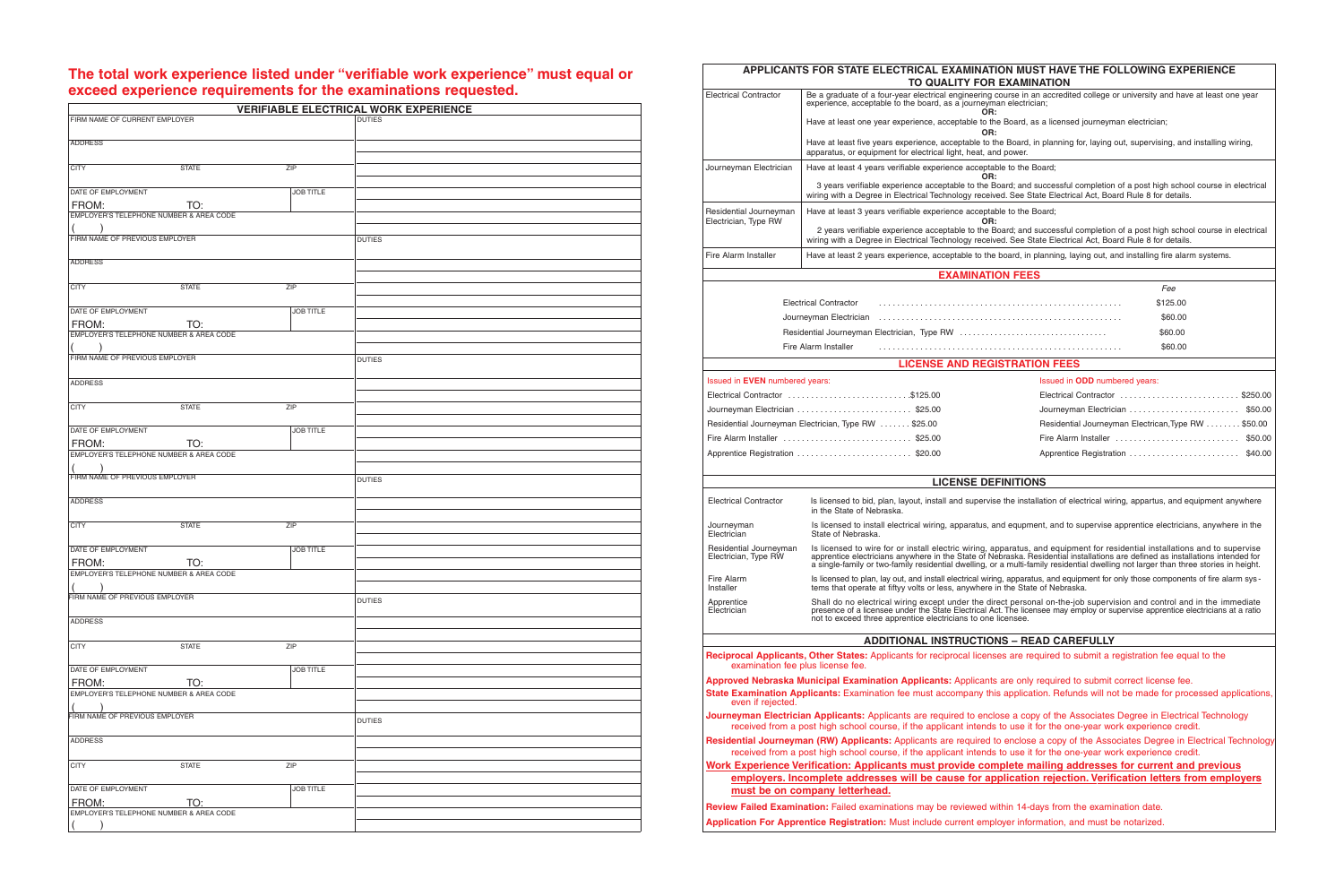| APPLICANTS FOR STATE ELECTRICAL EXAMINATION MUST HAVE THE FOLLOWING EXPERIENCE<br>TO QUALITY FOR EXAMINATION |                                                                                                                                                                                                 |                                                                                                                                                                                                                                                                                                                                                                                                      |  |  |  |
|--------------------------------------------------------------------------------------------------------------|-------------------------------------------------------------------------------------------------------------------------------------------------------------------------------------------------|------------------------------------------------------------------------------------------------------------------------------------------------------------------------------------------------------------------------------------------------------------------------------------------------------------------------------------------------------------------------------------------------------|--|--|--|
| <b>Electrical Contractor</b>                                                                                 | experience, acceptable to the board, as a journeyman electrician;<br>OR:                                                                                                                        | Be a graduate of a four-year electrical engineering course in an accredited college or university and have at least one year                                                                                                                                                                                                                                                                         |  |  |  |
|                                                                                                              | Have at least one year experience, acceptable to the Board, as a licensed journeyman electrician;<br>OR:                                                                                        |                                                                                                                                                                                                                                                                                                                                                                                                      |  |  |  |
|                                                                                                              | apparatus, or equipment for electrical light, heat, and power.                                                                                                                                  | Have at least five years experience, acceptable to the Board, in planning for, laying out, supervising, and installing wiring,                                                                                                                                                                                                                                                                       |  |  |  |
| Journeyman Electrician                                                                                       | Have at least 4 years verifiable experience acceptable to the Board;<br>OR:                                                                                                                     |                                                                                                                                                                                                                                                                                                                                                                                                      |  |  |  |
|                                                                                                              |                                                                                                                                                                                                 | 3 years verifiable experience acceptable to the Board; and successful completion of a post high school course in electrical<br>wiring with a Degree in Electrical Technology received. See State Electrical Act, Board Rule 8 for details.                                                                                                                                                           |  |  |  |
| Residential Journeyman                                                                                       | Have at least 3 years verifiable experience acceptable to the Board;<br>OR:                                                                                                                     |                                                                                                                                                                                                                                                                                                                                                                                                      |  |  |  |
| Electrician, Type RW                                                                                         |                                                                                                                                                                                                 | 2 years verifiable experience acceptable to the Board; and successful completion of a post high school course in electrical<br>wiring with a Degree in Electrical Technology received. See State Electrical Act, Board Rule 8 for details.                                                                                                                                                           |  |  |  |
| Fire Alarm Installer                                                                                         |                                                                                                                                                                                                 | Have at least 2 years experience, acceptable to the board, in planning, laying out, and installing fire alarm systems.                                                                                                                                                                                                                                                                               |  |  |  |
|                                                                                                              | <b>APPLICATION FEES</b>                                                                                                                                                                         |                                                                                                                                                                                                                                                                                                                                                                                                      |  |  |  |
|                                                                                                              |                                                                                                                                                                                                 | Fee                                                                                                                                                                                                                                                                                                                                                                                                  |  |  |  |
|                                                                                                              | <b>Electrical Contractor</b>                                                                                                                                                                    | \$125.00                                                                                                                                                                                                                                                                                                                                                                                             |  |  |  |
|                                                                                                              | Journeyman Electrician                                                                                                                                                                          | \$60.00                                                                                                                                                                                                                                                                                                                                                                                              |  |  |  |
|                                                                                                              |                                                                                                                                                                                                 | \$60.00                                                                                                                                                                                                                                                                                                                                                                                              |  |  |  |
|                                                                                                              | Fire Alarm Installer                                                                                                                                                                            | \$60.00                                                                                                                                                                                                                                                                                                                                                                                              |  |  |  |
|                                                                                                              | <b>LICENSE AND REGISTRATION FEES</b>                                                                                                                                                            |                                                                                                                                                                                                                                                                                                                                                                                                      |  |  |  |
| Issued in <b>EVEN</b> numbered years:                                                                        |                                                                                                                                                                                                 | Issued in <b>ODD</b> numbered years:                                                                                                                                                                                                                                                                                                                                                                 |  |  |  |
|                                                                                                              | Electrical Contractor \$125.00                                                                                                                                                                  | Electrical Contractor \$250.00                                                                                                                                                                                                                                                                                                                                                                       |  |  |  |
|                                                                                                              | Journeyman Electrician \$25.00                                                                                                                                                                  |                                                                                                                                                                                                                                                                                                                                                                                                      |  |  |  |
|                                                                                                              | Residential Journeyman Electrician, Type RW  \$25.00                                                                                                                                            | Residential Journeyman Electrician, Type RW  \$50.00                                                                                                                                                                                                                                                                                                                                                 |  |  |  |
|                                                                                                              | Fire Alarm Installer \$25.00                                                                                                                                                                    | Fire Alarm Installer<br>\$50.00                                                                                                                                                                                                                                                                                                                                                                      |  |  |  |
|                                                                                                              | Apprentice Registration \$20.00                                                                                                                                                                 | \$40.00                                                                                                                                                                                                                                                                                                                                                                                              |  |  |  |
|                                                                                                              | <b>LICENSE DEFINITIONS</b>                                                                                                                                                                      |                                                                                                                                                                                                                                                                                                                                                                                                      |  |  |  |
| <b>Electrical Contractor</b>                                                                                 | in the State of Nebraska.                                                                                                                                                                       | Is licensed to bid, plan, layout, install and supervise the installation of electrical wiring, apparatus, and equipment anywhere                                                                                                                                                                                                                                                                     |  |  |  |
| Journeyman<br>Electrician                                                                                    | State of Nebraska.                                                                                                                                                                              | Is licensed to install electrical wiring, apparatus, and equipment, and to supervise apprentice electricians, anywhere in the                                                                                                                                                                                                                                                                        |  |  |  |
| Residential Journeyman<br>Electrician, Type RW                                                               |                                                                                                                                                                                                 | Is licensed to wire for or install electric wiring, apparatus, and equipment for residential installations and to supervise<br>apprentice electricians anywhere in the State of Nebraska. Residential installations are defined as installations intended for<br>a single-family or two-family residential dwelling, or a multi-family residential dwelling not larger than three stories in height. |  |  |  |
| Fire Alarm<br>Installer                                                                                      | tems that operate at fifty volts or less, anywhere in the State of Nebraska.                                                                                                                    | Is licensed to plan, lay out, and install electrical wiring, apparatus, and equipment for only those components of fire alarm sys-                                                                                                                                                                                                                                                                   |  |  |  |
| Apprentice<br>Electrician                                                                                    | not to exceed three apprentice electricians to one licensee.                                                                                                                                    | Shall do no electrical wiring except under the direct personal on-the-job supervision and control and in the immediate<br>presence of a licensee under the State Electrical Act. The licensee may employ or supervise apprentice electricians at a ratio                                                                                                                                             |  |  |  |
|                                                                                                              | <b>ADDITIONAL INSTRUCTIONS - READ CAREFULLY</b>                                                                                                                                                 |                                                                                                                                                                                                                                                                                                                                                                                                      |  |  |  |
| application fee plus license fee.                                                                            |                                                                                                                                                                                                 | Reciprocal Applicants, Other States: Applicants for reciprocal licenses are required to submit a registration fee equal to the                                                                                                                                                                                                                                                                       |  |  |  |
| even if rejected.                                                                                            |                                                                                                                                                                                                 | Approved Nebraska Municipal Examination Applicants: Applicants are only required to submit correct license fee.<br>State Licensing Applicants: Application fee must accompany this application. Refunds will not be made for processed applications,                                                                                                                                                 |  |  |  |
|                                                                                                              |                                                                                                                                                                                                 | Journeyman Electrician Applicants: Applicants are required to enclose a copy of the Associates Degree in Electrical Technology<br>received from a post high school course, if the applicant intends to use it for the one-year work experience credit.                                                                                                                                               |  |  |  |
|                                                                                                              |                                                                                                                                                                                                 | Residential Journeyman (RW) Applicants: Applicants are required to enclose a copy of the Associates Degree in Electrical Technology<br>received from a post high school course, if the applicant intends to use it for the one-year work experience credit.                                                                                                                                          |  |  |  |
|                                                                                                              | must be on company letterhead.                                                                                                                                                                  | Work Experience Verification: Applicants must provide complete mailing addresses for current and previous<br>employers. Incomplete addresses will be cause for application rejection. Verification letters from employers                                                                                                                                                                            |  |  |  |
|                                                                                                              | Review Failed Examination: There will be no review of failed exams by our office.<br>Application For Apprentice Registration: Must include current employer information, and must be notarized. |                                                                                                                                                                                                                                                                                                                                                                                                      |  |  |  |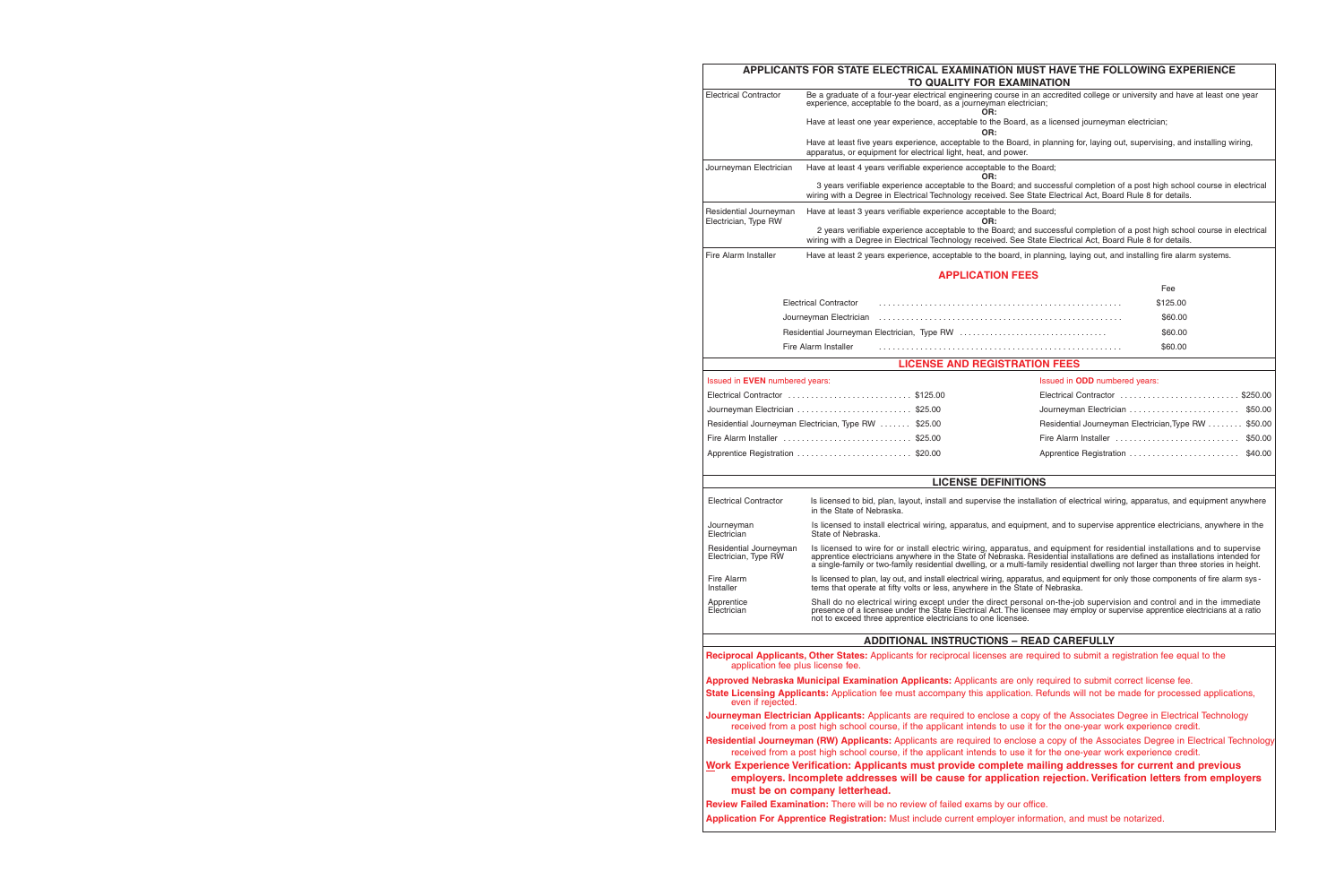| NOTE: USE THIS SPACE TO LIST OTHER ELECTRICAL LICENSES, WORK EXPERIENCE OR OTHER EDUCATION IF YOU BELIEVE SUCH INFORMATION  <br>WILL IMPROVE YOUR PROSPECT OF BEING GRANTED THE LICENSE YOU DESIRE. |  |
|-----------------------------------------------------------------------------------------------------------------------------------------------------------------------------------------------------|--|
|                                                                                                                                                                                                     |  |
|                                                                                                                                                                                                     |  |
|                                                                                                                                                                                                     |  |
|                                                                                                                                                                                                     |  |
|                                                                                                                                                                                                     |  |
|                                                                                                                                                                                                     |  |
|                                                                                                                                                                                                     |  |
|                                                                                                                                                                                                     |  |
|                                                                                                                                                                                                     |  |
|                                                                                                                                                                                                     |  |
|                                                                                                                                                                                                     |  |
|                                                                                                                                                                                                     |  |
|                                                                                                                                                                                                     |  |
|                                                                                                                                                                                                     |  |
| APPLICATION FEES MUST ACCOMPANY THIS APPLICATION.                                                                                                                                                   |  |
| REFUNDS WILL NOT BE MADE FOR PROCESSED APPLICATIONS, EVEN IF REJECTED.                                                                                                                              |  |

I hereby swear that the foregoing statements are true and correct to the best of my knowledge and belief. I grant permission to the State Electrical Board to contact employers, schools, etc., listed therein for the purpose of verifying information submitted.

EMAIL ADDRESS: \_\_\_\_\_\_\_\_\_\_

Needed for contact purposes

| sign |                               |
|------|-------------------------------|
| here | <b>SIGNATURE OF APPLICANT</b> |

date:

**NOTICE: Fees necessary to cover State Electrical Division costs associated with returned checks will be charged, and cash, certified, or cashier's checks to cover both those fees and the regular application fee will be required thereafter, prior to examination application processing.**